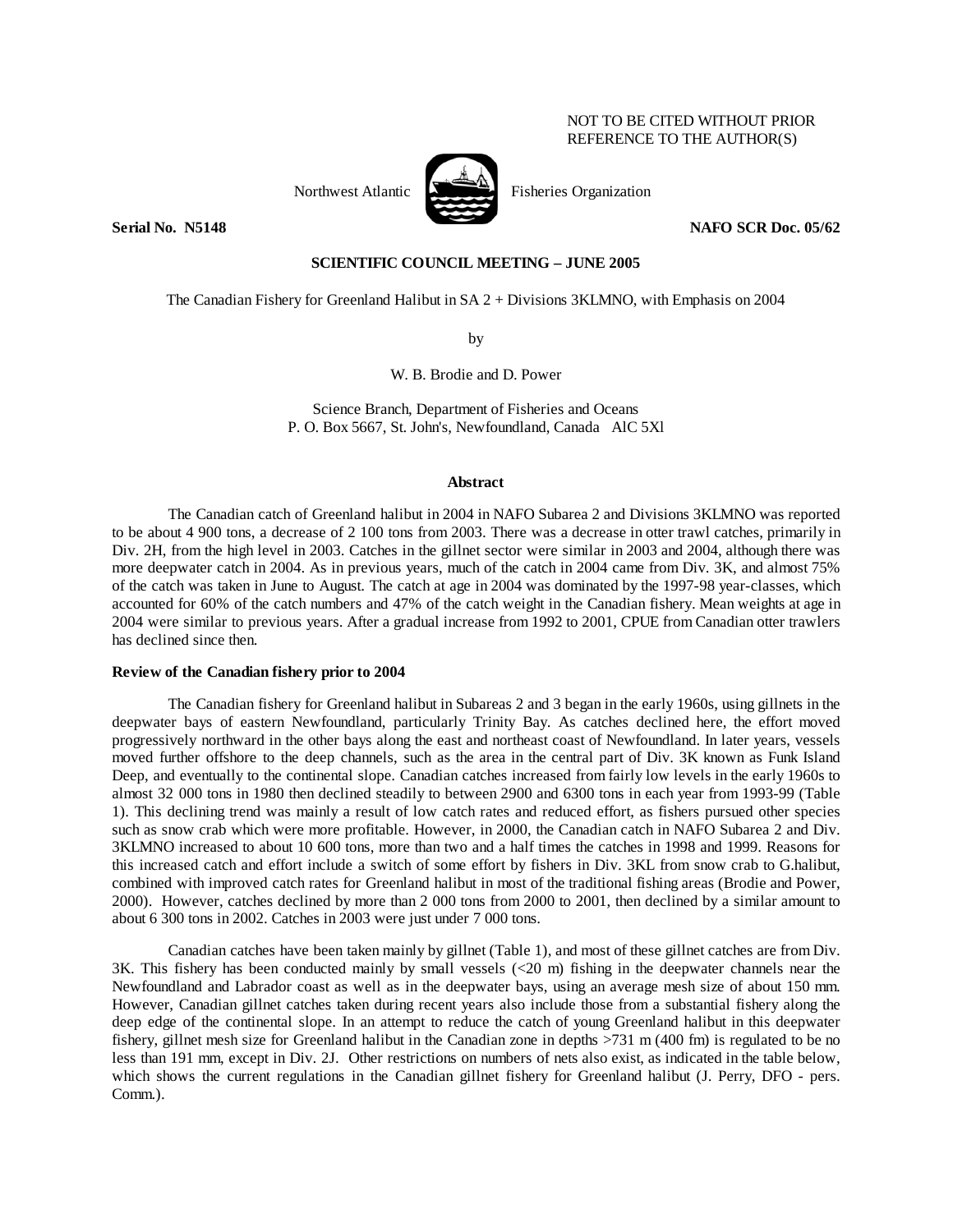| Area        | Depth            | <b>Number of Nets</b> | Min. Mesh Size   |
|-------------|------------------|-----------------------|------------------|
| $2GH + 3KL$ | 293 - 549 meters | 125                   | $152 \text{ mm}$ |
| $2GH + 3KL$ | 549 - 732 meters | 200                   | $152 \text{ mm}$ |
| $2GH + 3KL$ | $> 732$ meters   | 500                   | 191 mm           |
| 2J          | $> 732$ meters   | 500                   | $152 \text{ mm}$ |
| 3NO         | $>$ 732 meters   | 500                   | 191 mm           |

 Gillnet catches during the 1990s ranged from 2 400 to 6 700 tons, averaging about 4 200 tons. Catches in 2000 from this sector then increased to 9 300 tons, similar to the levels seen in the late 1980s, but since then have declined steadily to 2 700 tons in 2003, which was the lowest level since 1994. Since early 2002, an area in the Funk Island Deep region of Div. 3K (see Fig. 4) was closed to gillnetting in order to reduce by-catch of snow crab, and was partly responsible for the decline in gillnet catch.

 Canadian otter trawl catches peaked at about 8 000 tons in 1982, but from 1993 to 1999, catches by this fleet were less than 1 050 tons annually. Otter trawl catches increased sharply from less than 100 tons in 1998 and 1999, to around 1 800 tons in 2001-02, then doubled to just over 3 700 tons in 2003, which is the highest level since 1985 (Table 1). Much of the otter trawl catch in the recent period occurred in the slope area around the boundary between Div. 3K and 3L, although the increase in 2003 was due to an increase in effort in Div. 2H (Brodie and Power, 2004). This fishery is conducted mainly by large vessels (>30 m in length), and minimum codend mesh size has been regulated to be 145 mm for several years.

 Catches from Subarea 2 were very low prior to the mid-1970s, then increased to a peak around 9 000 tons in 1982 (Table 2). From 1991 to 2001, catches from Subarea 2 have been in the range of 1 000 to 2 500 tons per year, and were stable around 1 300 tons during 1999-2001. The catch in SA 2 increased to almost 3 000 tons in 2003, due to higher catches in Div. 2GH. Most of the catch from Subarea 2 has come from Div. 2J, although catches in 1993-96 and 2003 were higher in Div. 2GH combined compared to Div. 2J. The catch in Div. 2GH declined from values around 1 400 tons in 1994-95 to less than 325 tons per year from 1999 to 2001, before increasing to a level near 2 200 tons in 2003, which is the highest catch from Div. 2GH since 1983. In most years, Div. 3K has produced the largest Canadian catches, peaking around 18 000 tons in 1979-80. Peak catches of around 13 000 tons in Div 3L occurred in 1966-67 and 1980. Catches in Div. 3M and 3N have been negligible, and catches in Div. 3O increased from similar low levels to a few hundred tons per year from 1993-2001, peaking at 567 tons in 2000.

#### **The Canadian fishery in 2004**

 The total reported catch in the Canadian fishery for this stock of G. halibut in 2004 was just under 4 900 tons, which was the lowest since 1999, and represented a decrease of about 2 000 tons from 2003. Most of this decline occurred in the otter trawl fleet, mainly in Div. 2H, and the catch by this gear in 2004 was similar to the 2002 level (Table 3). Declines in quotas in 2004, under the first year of the NAFO FC rebuilding plan for this stock, were a major factor in the decline in otter trawl catches. Catches by gillnet in 2004 were similar to 2003, although the proportion caught in shallow water in 2004 was much lower (Tables 3b and 3c).

 Breakdowns of the catch by gear, Division, depth range and month are shown in Tables 3 and 4. As in most years (although unlike 2003) gillnet was the dominant gear in 2004. In 2004 the gillnet catches in the shallow zone were lower than in the deep zone, contrasting to 2001 and 2003. These gillnet catches are referred to in Tables 3 and 4 as GN<400 and GN>400, with the '400' referring to depth in fathoms (731 m). Longline catches, which had not exceeded 130 tons per year since the early 1970s, increased to 650 tons in 2002, mostly in Div. 2GH, but dropped to just over 400 tons in 2004. Catches in Div. 3K dropped to 1 800 tons in 2004, about 1 000 tons less than in 2002-03. Catches in Div. 3L in 2004 were similar to levels in 1996-99.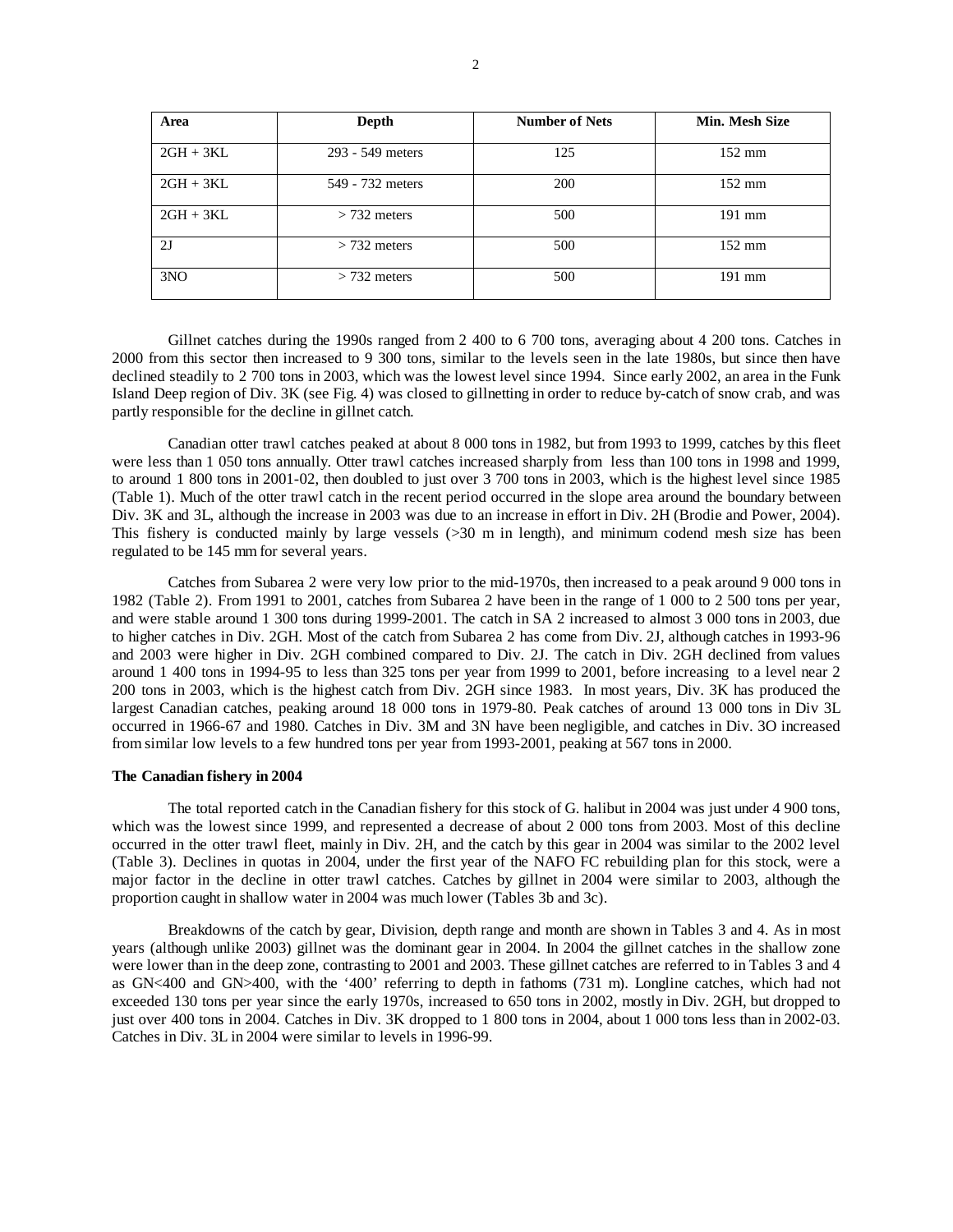Figures 1-3 show the location of most of the Canadian catch of Greenland halibut in 2001 and 2003-04. These data were aggregated by 10-minute squares from logbook records. In 2003, the plotted data account for almost 92% of the total Canadian catch, however in 2004, only about 60% of the catch data had positional information associated with it at this time. Most of the missing positional data are from otter trawl in Div. 2H, although a substantial portion of gillnet catches is also not available. Assuming the plotted data are representative , the spatial distributions of the 2003 and 2004 fisheries were quite similar (Fig. 2 and 3), with the major difference being the switch in the proportion of gillnet catch between shallow and deep water, as noted above. A major difference from 2002 onward was the reduction in catch from the central Div. 3K (Funk Island Deep) area, due to the area closed to gillnetting (as noted in previous sections, and shown in Fig. 4). Figure 4 also shows the location of the 2003 catch by the 4 major gear types (2 gillnet categories, otter trawl, and longline). Most of the otter trawl fishery in 2004 was located in 2 relatively small areas: one around the slope edge at the border between Div. 3K and 3L, similar to the fishery in 2000-2002; and the second on the slope edge in the central part of Div. 2H, as in 2003. The spatial distribution of the deepwater gillnet fishery in 2004 was similar to recent years. With the closure of the Funk Island Deep area, the shallow water gillnet catches were more concentrated towards the slope area in Div. 3K in 2002-04 compared to 2001 and earlier (Brodie and Power, 2002, 2003, 2004). In 2004, about 74% of the catch occurred in the summer, June to August, similar to recent years. Temporal patterns for gillnet and otter trawl fisheries in 2004 were similar to those seen in 2002 and 2003. Figures 5-6 show the temporal and spatial patterns for the deepwater gillnet and otter trawl fisheries in 2004. The major fishing areas did not change by season.

 As in previous years, by-catches in the gillnet fishery include cod and snow crab, particularly in the GN<400 sector, while American plaice and witch flounder were included in by-catches in the otter trawl fishery. By-catches of Greenland halibut in the Canadian shrimp fishery have been described in separate papers (e.g. Orr *et al*., 2002).

## **Catch at age**

 Details on the catch at age for previous years can be found in Bowering and Brodie (2000), and Brodie and Power (2001, 2002, 2003, 2004). Ages 6-8 dominated the Canadian catch in most years, both in the otter trawl and shallow water gillnet fisheries. The deep water gillnet fishery was comprised mainly of larger, older individuals.

 Sampling data collected in 2004 by observers at sea and by port samplers, were available from Div. 2HJ, 3KLO. The following table shows the number of length measurements by Division and gear type, and the number of otoliths (in italics).

|                  | 2GHJ       |     | 3K    |      | 3L   |     | 30  |  |
|------------------|------------|-----|-------|------|------|-----|-----|--|
| Gill net $<$ 400 | 235        |     | 2387  | 1350 | 4909 |     |     |  |
| Gill net $> 400$ | 56<br>2652 |     | 7196  | 986  |      | 155 | 666 |  |
| Longline         |            |     |       |      |      |     |     |  |
| Otter trawl      | 13748      | 302 | 9310  | 1028 | 3583 | 233 |     |  |
| <b>Totals</b>    | 16635      | 358 | 18893 | 2378 | 9478 | 388 | 666 |  |

 The otolith samples from the fixed gear sectors have been combined. The relatively large number of measurements from the otter trawl catch is due to the requirement for these large vessels to have a high percentage of observer coverage. As in past years, the exact catch location of some port samples from the fishery operating on the boundary of Div. 3K and 3L was not known, and these samples have been assigned as Div. 3K. There were no samples collected from the longline catches in 2004, but in general, sampling of catches for length frequencies was improved in 2004 over 2003. This is reflected in the 49% increase in the total number of length measurements in 2004. Areas for improvement include otolith sampling in Subarea 2, and sampling of longline catches.

Age compositions are presented for both gillnet components (GN<400 and GN>400) as well as for otter trawl (Table 5). The longline catches were assigned the same age composition as the total combined gillnet gear catch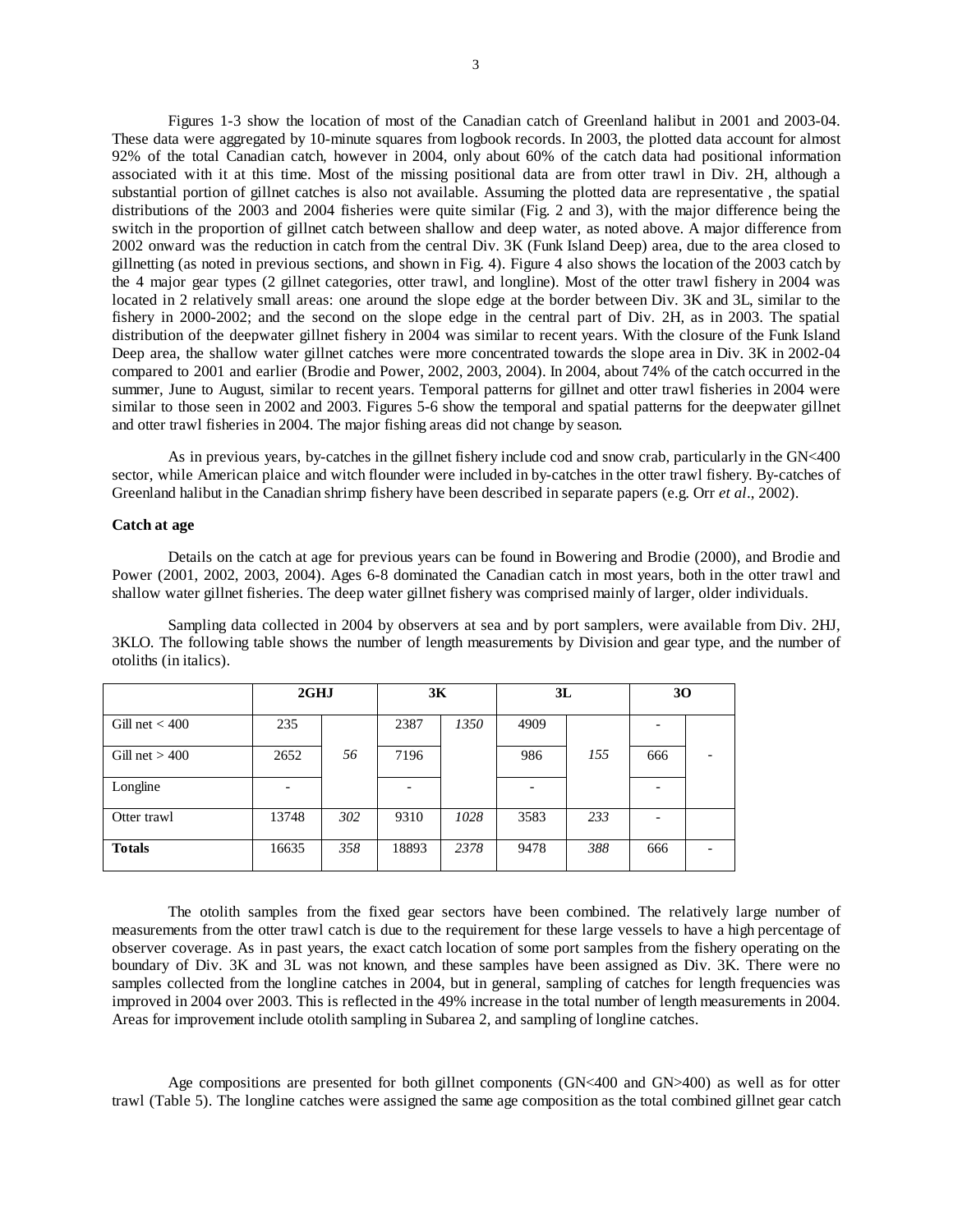at age. The predominant age in the otter trawl, in all areas except Div. 2J, and GN <400 sectors was 7 (1997 yearclass), while age 8 (1996 year-class) was most abundant in the catches of deepwater gillnets. Ages 7 and 8 were also dominant in fisheries in recent years. Overall, the catch at age in 2004 was dominated by the 1997 and 1998 yearclasses, which accounted for 61% of the catch numbers and 47% of the catch weight. In 2003, age 7 accounted for 43% of the catch in numbers and 29% of the catch in weight. As was the case in 2000-2003, age 8 was second highest in the catch numbers, followed by age 6. Almost equal numbers of ages 6 and 8 were caught by otter trawlers in 2004, and there was no major differences in the age compositions of this gear in all areas (Table 5), although catches in Div. 2GH tended toward larger fish. Mean weights at age were calculated using the same length-weight relationship used for Greenland halibut catch at age in 1998-2003, which was the Divisions-combined, year = 1997 (from Gundersen and Brodie, 1999). Weights at age in 2004 were very similar to those from 2003 (Brodie and Power 2004), and the sum of products was about 6% lower than the catch weight.

## **CPUE**

 Catch and effort data from the Canadian otter trawl fishery directed for Greenland halibut during the period 1975 to 1999 were obtained from ICNAF/NAFO Statistical Bulletins. These data were combined with provisional 2000-2002 NAFO STATLANT 21B data and 2003-2004 data from logbook (ZIFF) records. The catch/effort data were analysed with a multiplicative model (Gavaris, 1980) to derive a standardized catch rate index based on an hours-fished measure of effort. *Ln* (CPUE) was the dependent variable in the models. Independent variables (category types) were: (1) a combination country-gear-tonnage-class category type (CGT), (2) month, (3) NAFO Division and (4) Year. Consistent with previous catch rate standardizations (e.g. Power, 2004), individual observations with catch less than 10 tons or effort less than 10 hours were eliminated prior to analysis. Subsequently, within each dependent variable, categories with arbitrarily less than five observations were also eliminated, with the exception of the variable "year", which is the purpose of the standardization. Residual plots for all runs did not indicate model misspecification. The advantage of running the Gavaris model is that the derived index is retransformed into the original units of fishing effort and can be computed for any chosen combination of the main factors.

The model resulted in a significant regression (*P* <0.05) explaining 56% of the variation in catch rates (Table 6). Based on the regression coefficients, over the entire time series, Canadian catch rates were better in late summer, and highest in Div. 2H. The standardized catch rate index (Table 7, Fig. 7) shows much between-year variability. Initial CPUE increased rapidly, probably as a result of captains learning a relatively new fishery. Catch rates then showed period of stability from 1978 to 1984, during which time the highest catch rates were realized. CPUE declined by about two-thirds from 1984 to 1992 although there were some sporadic increases over this period. The 1992 value was the lowest in the series (excluding the first point in 1976). Between 1992 and 2001 catch rates increased gradually, doubling over this period. Catch rate declined sharply in 2002, with slight decreases in 2003 and 2004 and again in 2003. The 2004 value is the sixth lowest in the 29-year series, and was similar to the estimates in 1993-94. The percentage of otter trawl catch with reported hours fished effort utilized in the analysis, after the selection criteria were applied, ranged from 10% in 1976 to 99% in 2000-2002, and averaged 87% since 1995.

## **References**

- BOWERING, W. R., and W. B. BRODIE. 2000. Calculation of catch-at-age for commercially caught Greenland halibut in NAFO Subarea 2 and Divisions 3KLMNO during 1975-99 with particular emphasis on construction of the catch-at-age matrix since 1989. NAFO SCR Doc. 00/24.
- BRODIE, W. B., and D. POWER. 2001. The Canadian fishery for Greenland halibut in SA2 + Div. 3KLMNO, with emphasis on 2000. NAFO SCR Doc. 01/65, Ser. No. N4443, 13 p.
- BRODIE, W. B., and D. POWER. 2002. The Canadian fishery for Greenland halibut in SA2 + Div. 3KLMNO, with emphasis on 2001. NAFO SCR Doc. 02/39, Ser. No. N4650, 12 p.
- BRODIE, W. B., and D. POWER. 2003. The Canadian fishery for Greenland halibut in SA2 + Div. 3KLMNO, with emphasis on 2002. NAFO SCR Doc. 03/36, Ser. No. N4854, 14 p.
- BRODIE, W. B. and D. POWER. 2004. The Canadian fishery for Greenland halibut in SA2 + Div. 3KLMNO, with emphasis on 2003. NAFO SCR Doc. 04/33, Ser. No. N4983, 14p.
- GAVARIS, S. 1980. Use of a multiplicative model to estimate catch rate and effort from commercial data. Can. J. Fish. Aquat. Sci. 37:2272-2275.
- GUNDERSEN, A. C., and W. B.BRODIE. 1999. Length-weight relationships of Greenland halibut in NAFO Divisions 2GHJ and 3KLMNO, 1990-97. NAFO SCR Doc. 99/31, Ser. No. N4087.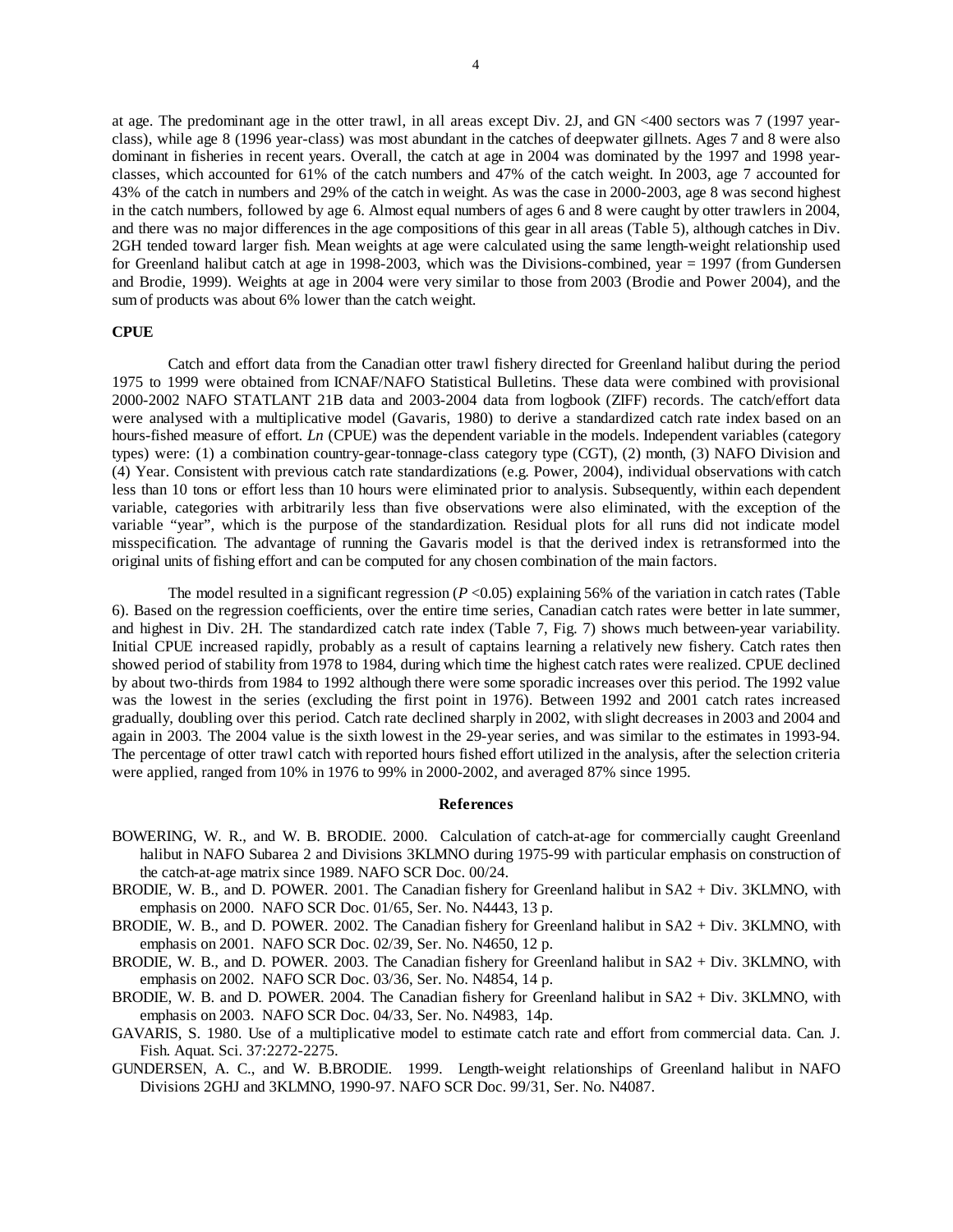ORR, D. C., P. VEITCH, and D. SULLIVAN. 2002. An update of information pertaining to northern shrimp (*Pandalus borealis* Kroyer) and groundfish in NAFO Divisions 3LNO. NAFO SCR Doc. 02/160, Ser. No. N4789, 55 p. POWER, D. 2004. Standardized Catch Rate Indices for Greenland Halibut in SA2+3KLMNO. NAFO SCR Doc. 04/37, Ser. No. N4988.

Table 1. Canadian catch of G.halibut, by gear type, from 1960-2004. Table 2. Canadian catch of G.halibut, by Division, from 1960-2004.

|              |                        |                | <b>GEAR</b> |       |                     | Canada         |              |          |              |              |              | <b>DIVISION</b> |                     |                |                         | Canada         |
|--------------|------------------------|----------------|-------------|-------|---------------------|----------------|--------------|----------|--------------|--------------|--------------|-----------------|---------------------|----------------|-------------------------|----------------|
| YEAR         | <b>GILNET LONGLINE</b> |                | <b>MSC</b>  |       | <b>UNSP OT TRAW</b> | <b>TOTAL</b>   | YEAF         | 2G       | 2H           | 2J           | 3K           | 3L              | 3M                  | 3N             | 3C                      | <b>TOTAL</b>   |
| 1960         |                        |                |             | 660   |                     | 660            | 1960         |          |              |              | 610          | 50              |                     |                |                         | 660            |
| 1961         |                        |                |             | 741   |                     | 741            | 1961         |          |              |              | 613          | 128             |                     |                |                         | 741            |
| 1962         |                        |                |             | 586   |                     | 586            | 1962         |          |              |              | 479          | 107             |                     |                |                         | 586            |
| 1963         |                        | 5              |             | 771   |                     | 776            | 1963         |          |              |              | 592          | 184             |                     |                |                         | 776            |
| 1964         |                        |                |             | 1757  |                     | 1757           | 1964         |          |              |              | 870          | 887             |                     |                |                         | 1757           |
| 1965         |                        |                |             | 8082  |                     | 8082           | 1965         |          |              |              | 2129         | 5953            |                     |                |                         | 8082           |
| 1966         | 257                    | 194            | 15          | 15640 | 120                 | 16226          | 1966         |          |              |              | 3691         | 12518           |                     | 17             |                         | 16226          |
| 1967         | 93                     | 144            | 95          | 15478 | 798                 | 16608          | 1967         |          |              | 7            | 2892         | 13705           |                     | 1              | 3                       | 16608          |
| 1968         |                        | 94             |             | 12766 | 493                 | 13353          | 1968         |          |              | 53           | 3672         | 9597            |                     | 31             |                         | 13353          |
| 1969         | 9980                   | 850            | 69          | 412   | 245                 | 11556          | 1969         |          |              |              | 7140         | 4413            |                     | 1              | $\overline{\mathbf{c}}$ | 11556          |
| 1970         | 9818                   | 371            | 119         | 318   | 85                  | 10711          | 1970         |          |              |              | 5937         | 4769            |                     | 5              |                         | 10711          |
| 1971         | 8947                   | 153            | 55          | 180   | 75                  | 9410           | 1971         |          |              |              | 4160         | 5248            |                     | $\overline{2}$ |                         | 9410           |
| 1972         | 8775                   | 34             | 22          | 50    | 71                  | 8952           | 1972         |          |              |              | 4736         | 4216            |                     |                |                         | 8952           |
| 1973         | 6546                   | 35             | 70          | 102   | 95                  | 6848           | 1973         |          |              | 5            | 3602         | 3233            |                     | 1              | 7                       | 6848           |
| 1974         | 5500                   | 49             | 16          | 8     | 184                 | 5757           | 1974         |          |              | 19           | 2817         | 2909            |                     | 9              |                         | 5757           |
| 1975         | 7510                   | 3              | 53          | 1     | 247                 | 7814           | 1975         |          |              | 22           | 3245         | 4540            |                     | 7              |                         | 7814           |
| 1976         | 8500                   | 6              | 41          |       | 767                 | 9314           | 1976         | 62       | 168          | 153          | 4779         | 4144            | 1                   | 7              |                         | 9314           |
| 1977         | 15038                  | 33             | 36          |       | 2866                | 17973          | 1977         |          | 72           | 419          | 10751        | 6725            | 1                   | 2              | 3                       | 17973          |
| 1978<br>1979 | 20622                  | 46             | 83<br>116   |       | 3951                | 24702          | 1978<br>1979 |          | 14<br>34     | 1255<br>3163 | 15875        | 7548            | 1<br>$\overline{2}$ | 5<br>17        | 4<br>6                  | 24702          |
|              | 24550                  | 116            |             |       | 5183                | 29965          |              |          |              |              | 18165        | 8578            | 14                  |                |                         | 29965          |
| 1980         | 27703                  | 128            | 57          |       | 3946                | 31834          | 1980         |          | 217          | 1157         | 17658        | 12742           |                     | 43             | 3                       | 31834          |
| 1981<br>1982 | 17927<br>11038         | 55             | 43          |       | 6155                | 24180          | 1981         | 10<br>15 | 41           | 862<br>3942  | 14379        | 8833            |                     | 49             | 6                       | 24180          |
| 1983         | 9911                   | 69<br>58       | 59<br>73    |       | 8143<br>7085        | 19309<br>17127 | 1982<br>1983 |          | 5155<br>2578 | 2238         | 6031<br>7679 | 4105<br>4618    |                     | 55<br>12       | 6                       | 19309<br>17127 |
| 1984         | 11100                  | 27             | 100         |       | 6070                | 17297          | 1984         |          | 1913         | 2796         | 7496         | 5078            |                     | 12             | $\frac{2}{2}$           | 17297          |
| 1985         | 7422                   | $\overline{2}$ | 42          |       | 4847                | 12313          | 1985         |          | 1758         | 3101         | 4395         | 3023            |                     | 35             | $\mathbf{1}$            | 12313          |
| 1986         | 6293                   | $\overline{7}$ | 20          |       | 1896                | 8216           | 1986         |          | 82           | 2476         | 2886         | 2769            |                     | 2              | 1                       | 8216           |
| 1987         | 10849                  | 22             | 115         |       | 2465                | 13451          | 1987         |          | 6            | 4143         | 4740         | 4561            |                     | 1              |                         | 13451          |
| 1988         | 7715                   | 70             | 53          |       | 629                 | 8467           | 1988         | 45       | 27           | 1867         | 4591         | 1921            | 2                   | 12             |                         | 8467           |
| 1989         | 10956                  | 16             | 35          |       | 988                 | 11995          | 1989         |          | 190          | 2635         | 6342         | 2809            | 6                   | 10             | 2<br>3                  | 11995          |
| 1990         | 6732                   | 18             | 15          |       | 2402                | 9167           | 1990         | 57       | 171          | 2798         | 4075         | 2020            | 38                  | 4              | 4                       | 9167           |
| 1991         | 3440                   | 36             | 9           |       | 3254                | 6739           | 1991         |          | 50           | 3008         | 2215         | 1291            | 157                 | 11             | $\overline{7}$          | 6739           |
| 1992         | 4470                   | 30             | 1           |       | 2502                | 7003           | 1992         | 428      | 230          | 476          | 3882         | 1951            | 4                   | 10             | 22                      | 7003           |
| 1993         | 3863                   | 4              | 5           |       | 1034                | 4906           | 1993         | 557      | 403          | 214          | 2398         | 880             |                     | 19             | 435                     | 4906           |
| 1994         | 2378                   |                |             |       | 575                 | 2953           | 1994         | 1045     | 210          | 203          | 1032         | 258             |                     | 1              | 204                     | 2953           |
| 1995         | 2602                   | 1              |             |       | 632                 | 3235           | 1995         | 1006     | 453          | 709          | 754          | 197             |                     |                | 116                     | 3235           |
| 1996         | 5134                   | 1              |             | 1     | 1043                | 6179           | 1996         | 688      | 639          | 1058         | 2567         | 888             |                     |                | 339                     | 6179           |
| 1997         | 5202                   | 61             |             |       | 1017                | 6280           | 1997         | 370      | 619          | 1513         | 2659         | 935             |                     |                | 184                     | 6280           |
| 1998         | 3963                   | 108            | 4           |       | 46                  | 4121           | 1998         | 358      | 418          | 1234         | 1374         | 633             |                     | 1              | 103                     | 4121           |
| 1999         | 3870                   | ௷              |             |       | 81                  | 4016           | 1999         | 65       | 10B          | 1094         | 1940         | 683             |                     |                | 131                     | 4016           |
| 2000         | 9271                   | 18             | 5           | 14    | 1285                | 10593          | 2000         | 45       | 81           | 1152         | 5845         | 2901            | 1                   | 1              | 567                     | 10593          |
| 2001         | 6395                   | 123            | 14          |       | 1833                | 8365           | 2001         | 63       | 251          | 1030         | 3999         | 2666            |                     | 9              | 347                     | 8365           |
| 2002         | 3854                   | 652            |             |       | 1784                | 6290           | 2002         | 374      | 360          | 1030         | 2933         | 1466            | 15                  |                | 112                     | 6290           |
| 2003         | 2668                   | 596            |             |       | 3710                | 6974           | 2003         | 258      | 1897         | 730          | 2873         | 964             |                     |                | 252                     | 6974           |
| 2004         | 2634                   | 403            |             |       | 1832                | 4869           | 2004         | 147      | 1050         | 891          | 1844         | 794             |                     | 1              | 142                     | 4869           |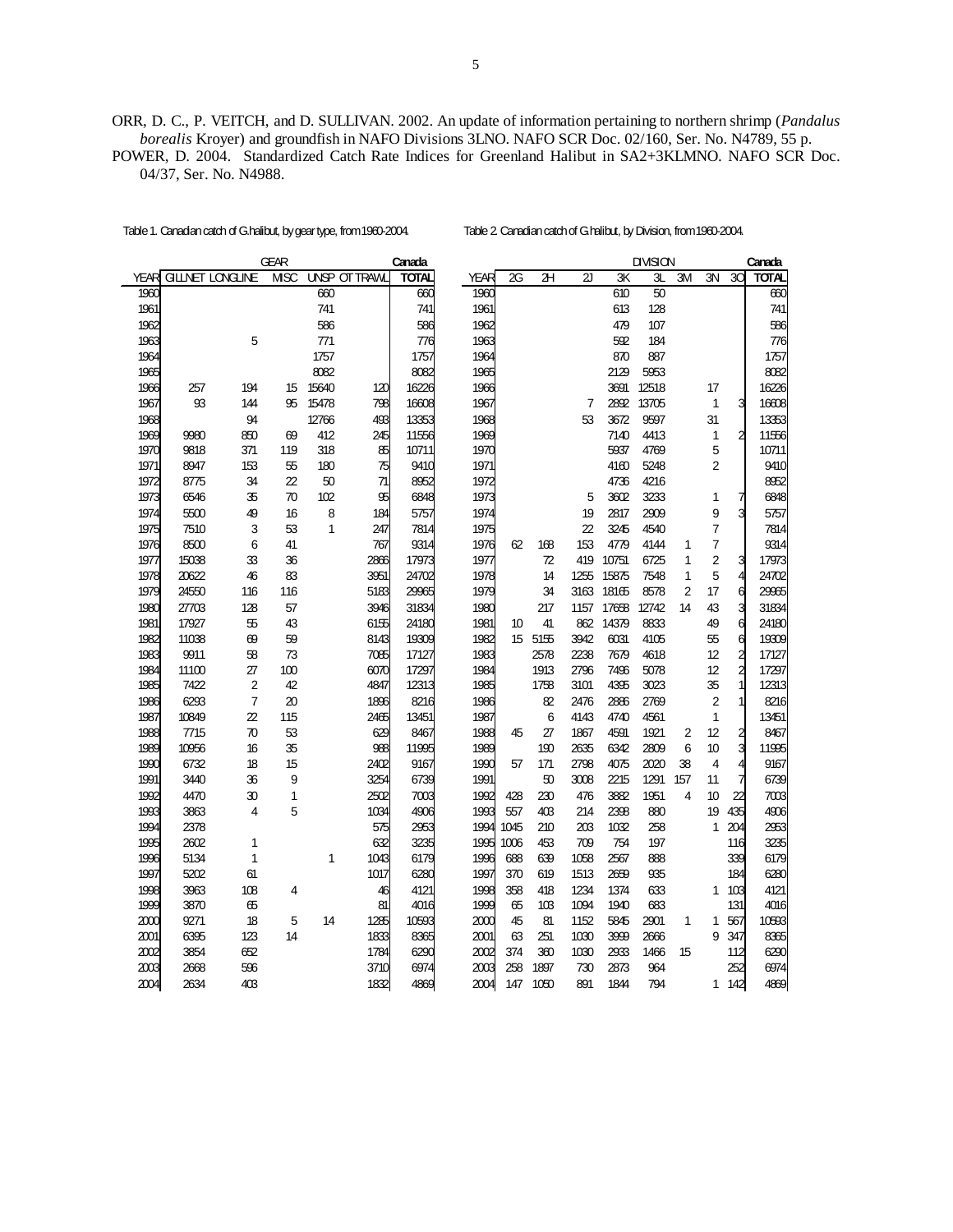|              | <b>GN &lt;400</b> | GN >400 | Longline | Otter trawll | Can (N) |  |  |
|--------------|-------------------|---------|----------|--------------|---------|--|--|
|              |                   |         |          |              |         |  |  |
| 2GH          | 154               |         | 573      |              | 734     |  |  |
| 2J           | 389               | 597     | 9        | 35           | 1030    |  |  |
| 3K           | 1304              | 830     | 28       | 771          | 2933    |  |  |
| 3L           | 56                | 424     | 8        | 978          | 1466    |  |  |
| 3MO          | 93                |         | 34       |              | 127     |  |  |
| <b>Total</b> | 1996              | 1858    | 652      | 1784         | 6290    |  |  |

Table 3a. Summary of Canadian catches of G.halibut in 2002 by area and gear.

Table 3b. Summary of Canadian catches of G.halibut in 2003 by area and gear.

|       | GN <400 | GN >400 | Longline | Otter trawll | <b>Total Can</b> |
|-------|---------|---------|----------|--------------|------------------|
|       |         |         |          |              |                  |
| 2G    |         |         | 253      | 5            | 258              |
| 2H    |         | 52      | 160      | 1685         | 1897             |
| 2J    | 263     | 271     |          | <b>196</b>   | 730              |
| 3K    | 1462    | 539     | 2        | 870          | 2873             |
| 3L    | 5       |         | 5        | 954          | 964              |
| 30    |         | 76      | 176      |              | 252              |
| Total | 1730    | 938     | 596      | 3710         | 6974             |

Table 3c. Summary of Canadian catches of G.halibut in 2004 by area and gear.

|              | GN <400 | GN > 400 | Longline | Otter trawl | <b>Total Can</b> |
|--------------|---------|----------|----------|-------------|------------------|
|              |         |          |          |             |                  |
| 2G           |         |          | 144      | 3           | 147              |
| 2H           | 52      |          | 131      | 867         | 1050             |
| 2J           | 262     | 533      |          | 96          | 891              |
| 3K           | 173     | 1231     | 38       | 402         | 1844             |
| 3L           | 208     | 116      | 6        | 464         | 794              |
| 3N           |         |          |          |             |                  |
| 30           |         | 59       | 83       |             | 142              |
| <b>Total</b> | 695     | 1939     | 403      | 1832        | 4869             |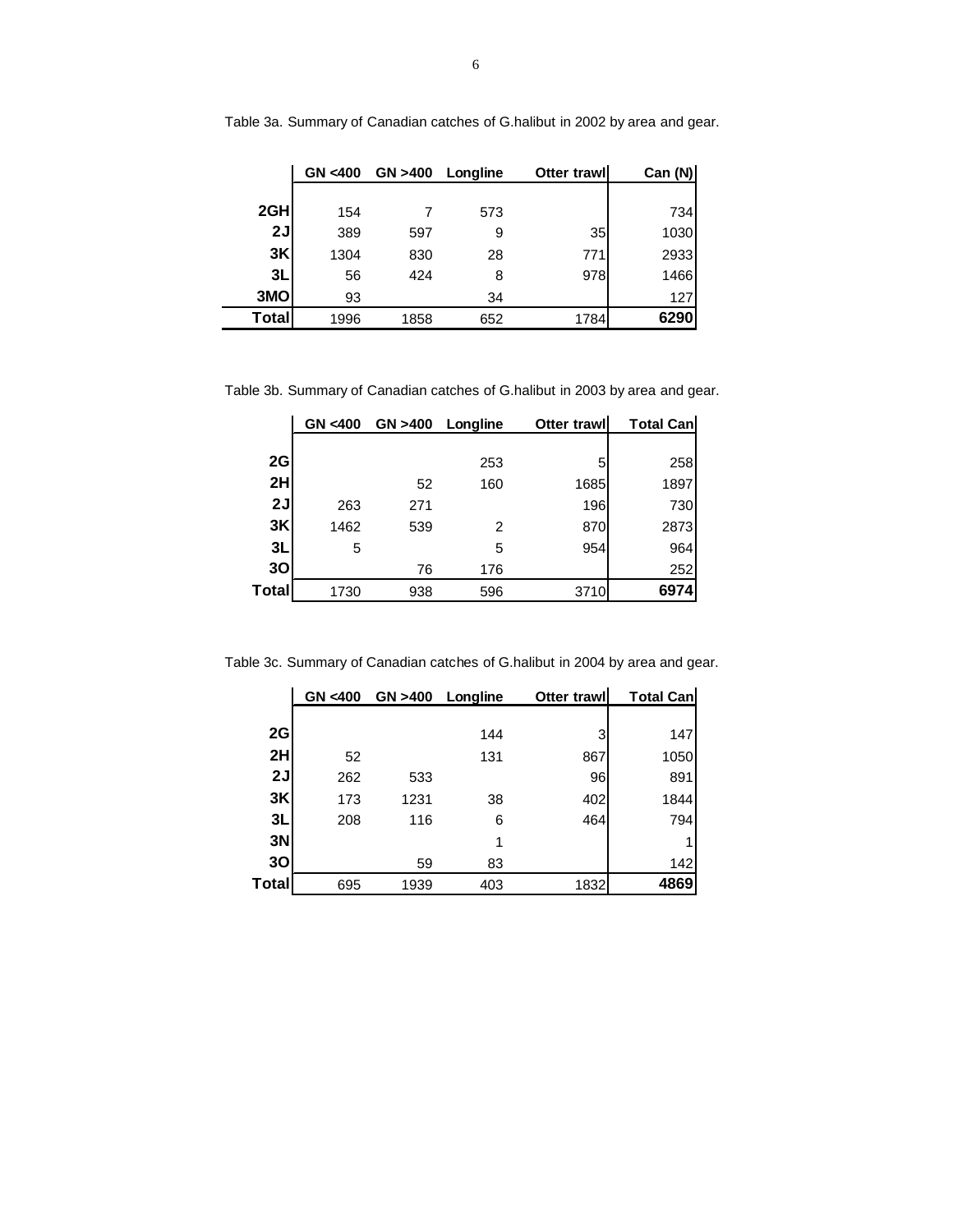|     |                             | Jan          | Feb    | <b>Mar</b> | Apr | <b>May</b>      | Jun    | Jul              | Aug            | <b>Sep</b>     | Oct                                       | Nov            | <b>Dec</b>     | <b>Total</b> |
|-----|-----------------------------|--------------|--------|------------|-----|-----------------|--------|------------------|----------------|----------------|-------------------------------------------|----------------|----------------|--------------|
|     | GN<400 fm                   |              |        |            |     |                 |        |                  | 41             | 11             |                                           |                |                | 52           |
| 2GH | Otter trawl                 |              |        |            |     |                 | 106    | 332              | 385            |                | 47                                        |                |                | 870          |
|     | Longline                    |              |        |            |     | 37              | 24     | 54               | 54             | 59             | $\overline{7}$                            |                | 40             | 275          |
|     | Total                       |              |        |            |     | 37              | 130    | 386              | 480            | 70             | 54                                        |                | 40             | 1197         |
|     |                             |              |        |            |     |                 |        |                  |                |                |                                           |                |                |              |
| 2J  | GN<400 fm<br>GN>400 fm      |              |        |            |     | 10              | 43     | 107              | 13             |                |                                           |                | 89             | 262          |
|     |                             |              |        |            | 63  | 19<br>28        | 244    | 245              | 25             |                |                                           |                |                | 533          |
|     | <b>Otter Trawl</b><br>Total |              |        |            | 63  | 57              | 287    | $\overline{352}$ | 2<br>40        |                | $\overline{\mathbf{c}}$<br>$\overline{2}$ |                | 90             | 96<br>891    |
|     |                             |              |        |            |     |                 |        |                  |                |                |                                           |                |                |              |
|     | GN<400 fm                   |              |        |            |     |                 | 11     | 93               | 61             | 8              |                                           |                |                | 173          |
| 3K  | GN>400 fm                   |              |        |            |     | $\overline{2}$  | 284    | 492              | 399            | 54             |                                           |                |                | 1231         |
|     | <b>Otter Trawl</b>          |              |        |            | 80  | 83              | 54     | 68               | 24             | 4              | 5                                         |                | 84             | 402          |
|     | Longline                    |              |        |            |     |                 |        |                  |                |                | 38                                        |                |                | 38           |
|     | Total                       |              |        |            | 80  | 85              | 349    | 653              | 484            | 66             | 43                                        |                | 84             | 1844         |
|     | GN<400 fm                   |              |        |            |     |                 |        | $\overline{2}$   | 34             | 129            | 37                                        | 6              |                | 208          |
|     | GN>400 fm                   |              |        |            |     | 16              |        |                  | 66             | 34             |                                           |                |                | 116          |
| 3L  | <b>Otter Trawl</b>          |              |        |            | 30  | 99              | 90     | 114              | 120            | $\overline{7}$ | $\overline{c}$                            |                | 2              | 464          |
|     | Longline                    |              |        |            |     | 1               |        |                  | $\overline{4}$ |                |                                           | 1              |                | 6            |
|     | Total                       |              |        |            | 30  | 116             | $90\,$ | 116              | 224            | 170            | 39                                        | $\overline{7}$ | $\overline{a}$ | 794          |
|     | Gillnet                     |              |        | 18         | 36  |                 |        |                  |                |                |                                           |                |                |              |
| 3NO |                             | 1            |        | 16         | 37  | 27              |        | 4                |                |                |                                           |                |                | 59<br>84     |
|     | Longline<br>Total           | $\mathbf{1}$ | 4<br>4 | 34         | 73  | $\overline{27}$ |        | 4                |                |                |                                           |                |                | 143          |
|     |                             |              |        |            |     |                 |        |                  |                |                |                                           |                |                |              |
|     | <b>TOTAL</b>                | 1            | 4      | 34         | 246 | 322             | 856    | 1511             | 1228           | 306            | 138                                       | $\overline{7}$ | 216            | 4869         |

Table 4. Breakdown of Canadian catches of G.halibut in SA 2 + Div 3KLMNO in 2004 by area, gear, and month.

Table 5. Catch at age for the Canadian catch of G.halibut in SA 2 + Div. 3KLMNO in 2004. Catch at age in thousands of fish. See text for definition of GN gear types.

|                 |                    |                   |                   |                   |                       |        | <b>Mean</b> |                     |       |         |          |          |        |
|-----------------|--------------------|-------------------|-------------------|-------------------|-----------------------|--------|-------------|---------------------|-------|---------|----------|----------|--------|
| Age             | OT <sub>2</sub> GH | OT <sub>2</sub> J | OT <sub>3</sub> K | OT <sub>3</sub> L | <b>Total Ot trawl</b> | GN<400 | GN-400      | <b>Tot Fix Gear</b> | Total | Pct     | Len (cm) | Wat (kg) | SOP(t) |
| 3               |                    |                   |                   | $\star$           | $\star$               |        |             |                     | 0.01  | 0.0003% | 28.5     | 0.178    | 0.0    |
|                 |                    |                   |                   | 5                 |                       |        |             |                     | 7     | 0.2%    | 32.9     | 0.285    | 2.0    |
| 5               |                    | 8                 | 23                | 40                | 79                    |        |             | 2                   | 81    | 2.4%    | 36.8     | 0.404    | 32.7   |
| 6               | 67                 | 53                | 94                | 118               | 331                   | 22     | 9           | 36                  | 368   | 10.9%   | 41.0     | 0.570    | 209.8  |
|                 | 254                | 45                | 185               | 172               | 656                   | 225    | 227         | 521                 | 1177  | 34.9%   | 47.5     | 0.904    | 1064.0 |
| 8               | 158                | 9                 | 85                | 94                | 345                   | 113    | 345         | 528                 | 873   | 25.9%   | 52.7     | 1.248    | 1089.5 |
| 9               | 85                 | 3                 | 28                | 43                | 159                   | 32     | 120         | 176                 | 335   | 9.9%    | 57.8     | 1.669    | 559.1  |
| 10 <sub>1</sub> | 60                 |                   | 6                 | 9                 | 76                    | 25     | 82          | 123                 | 200   | 5.9%    | 63.4     | 2.234    | 446.8  |
| 11              | 20                 | $\star$           | 3                 | 6                 | 29                    | 23     | 76          | 113                 | 142   | 4.2%    | 68.2     | 2.819    | 400.3  |
| 12              | 11                 | $\star$           |                   | 4                 | 16                    | 16     | 58          | 85                  | 102   | 3.0%    | 73.8     | 3.621    | 369.3  |
| 13              | 5                  | $\star$           |                   |                   | 6                     | 8      | 30          | 43                  | 50    | 1.5%    | 78.6     | 4.416    | 220.8  |
| 14              | 2                  | $\star$           | $\star$           |                   | $\overline{2}$        | 2      | 13          | 18                  | 20    | 0.6%    | 82.5     | 5.135    | 102.7  |
| 15              |                    | $\star$           |                   |                   |                       |        | ⇁           | 9                   | 10    | 0.3%    | 87.7     | 6.226    | 62.3   |
| 16              |                    | $\star$           |                   |                   |                       |        | 3           |                     | 4     | 0.1%    | 91.5     | 7.133    | 28.5   |
| 17              |                    |                   |                   |                   |                       |        |             |                     |       | 0.03%   | 93.2     | 7.521    | 7.5    |
|                 |                    |                   |                   |                   |                       |        |             |                     | 3370  |         |          |          | 4595   |

Catch=4869

\* indicates catch of less than 500 fish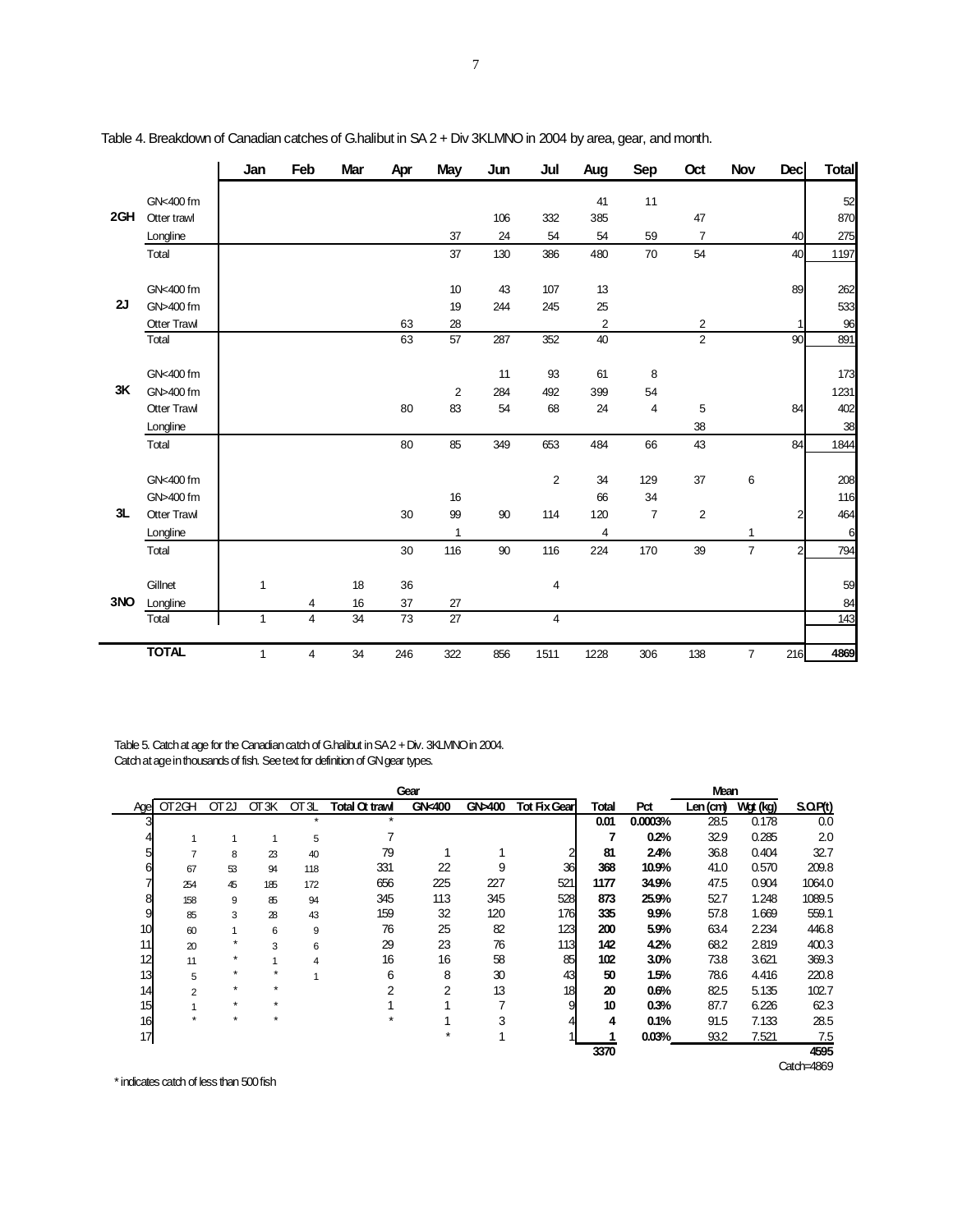Table 6. ANOVA results and regression coefficients from a multiplicative model utilized to derive a standardized CPUE index for Greenland halibut in NAFO Div. 2HJ3KL. Analysis is based on HOURS FISHED from the Canadian otter trawl fleet (2004 based on preliminary data).

| REGRESSION OF MULTIPLICATIVE MODEL<br>MULTIPLE R<br>MULTIPLE R SQUARED |                          |                                                |                         | 0.749<br>0.560                                               |                                           | CATEGORY<br>CODE<br><b>ERR</b><br>0BS<br>#<br>COEF<br>$\overline{13}$<br>32<br>0.396<br>4<br>90<br>0.325<br>91<br>0.212<br>0.320<br>16<br>33                                    |
|------------------------------------------------------------------------|--------------------------|------------------------------------------------|-------------------------|--------------------------------------------------------------|-------------------------------------------|---------------------------------------------------------------------------------------------------------------------------------------------------------------------------------|
| ANALYSIS OF VARIANCE                                                   |                          |                                                |                         |                                                              |                                           | 92<br>20<br>34<br>0.047<br>0.320<br>93<br>0.331<br>15<br>35<br>0.184                                                                                                            |
| SOURCE OF<br>VARI ATI ON                                               | DF<br>$- -$              | SUMS OF<br>SQUARES<br>-------                  |                         | MEAN<br>SQUARE<br>------                                     | <b>F-VALUE</b>                            | 94<br>0.370<br>4<br>36<br>0.198<br>$\overline{2}$<br>95<br>37<br>0.305<br>0.423<br>$\frac{8}{7}$<br>0.338<br>96<br>38<br>0.199<br>97<br>0.587<br>0.342<br>39                    |
| <b>INTERCEPT</b>                                                       | $\mathbf{1}$             | 2.68E2                                         |                         | 2.68E2                                                       |                                           | $\frac{2}{2}$<br>98<br>0.425<br>40<br>0.409<br>99<br>0.351<br>0.429<br>41                                                                                                       |
| <b>REGRESSION</b><br>Chtry Gear TC<br>Month<br>Di vi si on<br>Year     | 46<br>4<br>11<br>3<br>28 | 5.22E1<br>1.29E0<br>3.90E0<br>2.03E0<br>2.54E1 |                         | 1.13E0<br>$3.23E-1$<br>$3.55E-1$<br>$6.78E-1$<br>$9.07E - 1$ | 6.648<br>1.893<br>2.079<br>3.975<br>5.313 | 0.511<br>0.336<br>100<br>42<br>0.737<br>0.324<br>17<br>101<br>43<br>0.304<br>0.331<br>102<br>44<br>11<br>103<br>45<br>0.224<br>0.314<br>26<br>0.319<br>18<br>104<br>0.194<br>46 |
| <b>RESIDUALS</b><br>TOTAL                                              | 240<br>287               | 4.10E1<br>3.61E2                               |                         | $1.71E - 1$                                                  |                                           |                                                                                                                                                                                 |
|                                                                        |                          |                                                | REGRESSION COEFFICIENTS |                                                              |                                           | LEGEND FOR ANOVA RESULTS:                                                                                                                                                       |
| CATEGORY                                                               | CODE                     | VAR<br>#                                       | REG.<br>COEF            | STD.<br>ERR                                                  | NO.<br>0BS                                | CGT CODES: All are Stern Trawlers                                                                                                                                               |
| $- - -$<br>Chtry Gear TC                                               | $- - - -$<br>3125        | $- - -$<br>I NT                                | $- - - -$<br>$-1.139$   | $- - -$<br>0.315                                             | $- - -$<br>287                            | $3123 = Can(NFLD)$<br>$TC_3$                                                                                                                                                    |
| Month<br>Di vi si on                                                   | 9<br>22                  |                                                |                         |                                                              |                                           | $3125 = Can(NFLD)$<br>TC 5<br>π<br>$3126 =$<br>TC 6                                                                                                                             |
| Year<br>1                                                              | 76<br>3123               | 1                                              | $-0.260$                | 0.149                                                        | 10                                        | π<br>$3127 =$<br>TC $7$                                                                                                                                                         |
|                                                                        | 3126<br>3127             | $\overline{2}$<br>3                            | $-0.042$<br>0.275       | 0.137<br>0.174                                               | 13<br>7                                   | TC <sub>5</sub><br>$27125 = Can(M)$                                                                                                                                             |
| 2                                                                      | 27125<br>1               | 4<br>5                                         | 0.126<br>$-0.165$       | 0.101<br>0.154                                               | 25<br>11                                  | DIVISION CODES:                                                                                                                                                                 |
|                                                                        | 2<br>3                   | 6<br>7                                         | $-0.104$<br>$-0.403$    | 0.156<br>0.137                                               | 12<br>18                                  | $22 = 2H$ , $23 = 2J$ , $31 = 3K$ , $32 = 3L$                                                                                                                                   |
|                                                                        | 4                        | 8                                              | $-0.288$                | 0.125                                                        | 26                                        |                                                                                                                                                                                 |
|                                                                        | 5<br>6                   | 9<br>10                                        | $-0.134$<br>$-0.025$    | 0.124<br>0.112                                               | 24<br>32                                  |                                                                                                                                                                                 |
|                                                                        | 7<br>8                   | 11<br>12                                       | $-0.074$<br>0.094       | 0.100<br>0.093                                               | 39<br>44                                  |                                                                                                                                                                                 |
|                                                                        | 10<br>11                 | 13<br>14                                       | $-0.285$<br>$-0.316$    | 0.129<br>0.142                                               | 17<br>14                                  |                                                                                                                                                                                 |
|                                                                        | 12                       | 15                                             | $-0.158$                | 0.159                                                        | 10                                        |                                                                                                                                                                                 |
| 3                                                                      | 23<br>31                 | 16<br>17                                       | $-0.152$<br>$-0.321$    | 0.093<br>0.096                                               | 70<br>120                                 |                                                                                                                                                                                 |
| 4                                                                      | 32<br>77                 | 18<br>19                                       | $-0.265$<br>0.313       | 0.108<br>0.352                                               | 57<br>5                                   |                                                                                                                                                                                 |
|                                                                        | 78<br>79                 | 20<br>21                                       | 0.920<br>0.934          | 0.341<br>0.385                                               | 8<br>3                                    |                                                                                                                                                                                 |
|                                                                        | 80                       | 22                                             | 1.078                   | 0.327                                                        | 12                                        |                                                                                                                                                                                 |
|                                                                        | 81<br>82                 | 23<br>24                                       | 0.933<br>0.938          | 0.330<br>0.334                                               | 12<br>10                                  |                                                                                                                                                                                 |
|                                                                        | 83<br>84                 | 25<br>26                                       | 0.927<br>1.059          | 0.320<br>0.327                                               | 18<br>12                                  |                                                                                                                                                                                 |
|                                                                        | 85<br>86                 | 27<br>28                                       | 0.572<br>0.426          | 0.326<br>0.346                                               | 13<br>7                                   |                                                                                                                                                                                 |
|                                                                        | 87<br>88                 | 29<br>30                                       | 0.792<br>0.051          | 0.355<br>0.370                                               | 5<br>4                                    |                                                                                                                                                                                 |
|                                                                        | 89                       | 31                                             | 0.529                   | 0.348                                                        | 6                                         |                                                                                                                                                                                 |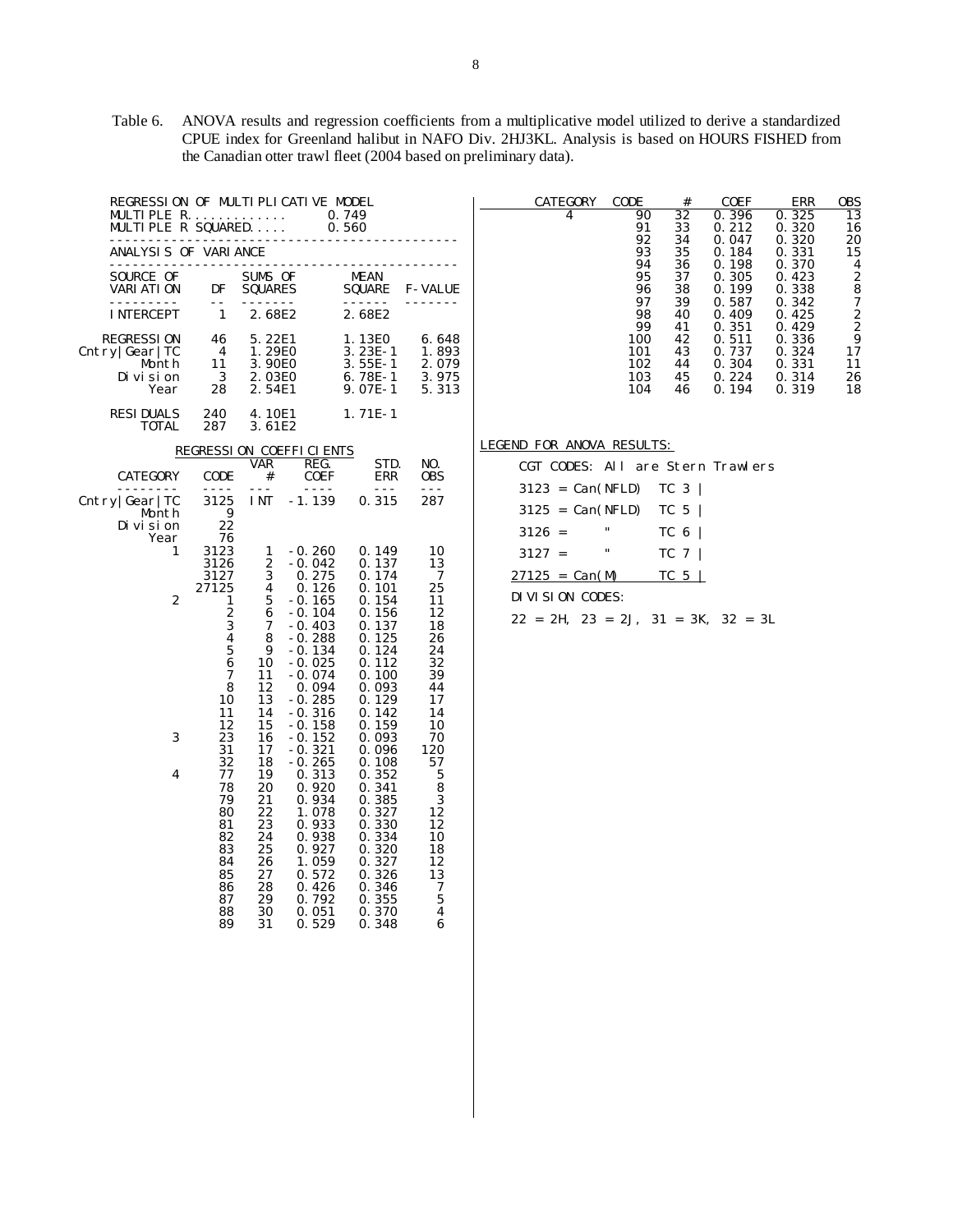Table 7. Standardized CPUE for Greenland halibut in NAFO 2HJ3KL based on a multiplicative model based utilizing HOURS FISHED as a measure of effort. Results are from the CANADIAN OTTERTRAWL fleet (2004 based on preliminary data).

# PREDICTED CATCH RATE

AVERAGE C.V. FOR THE RETRANSFORMED MEAN: 0.194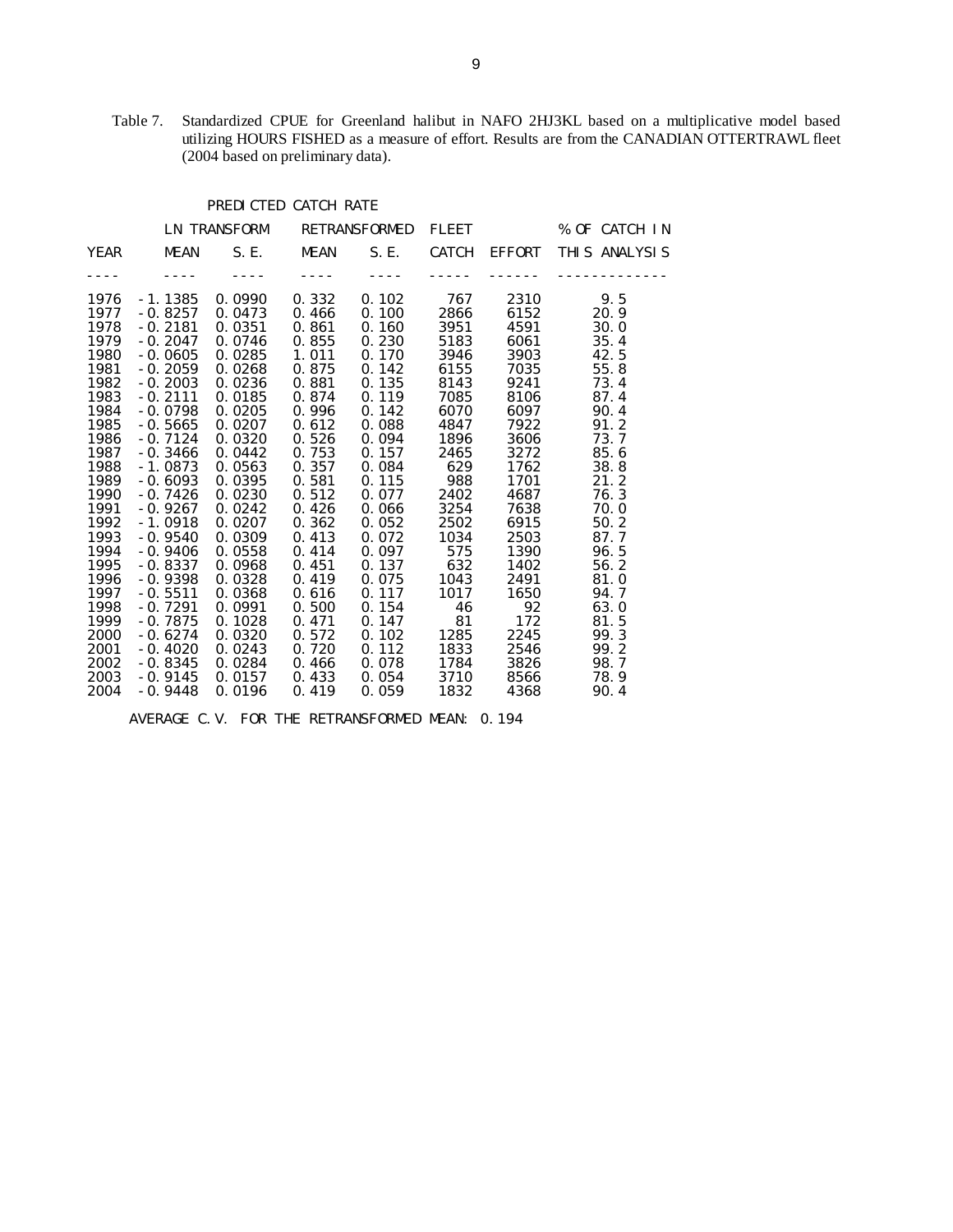

Fig. 1. Distribution of Can(N) Greenland halibut catch (tons) from the 2001 commercial fishery. Represented is catch from directed fisheries and by-catch from other fisheries aggregated by 10minute square for all gears from Div. 2G to Div. 3O where position was recorded on the logbook.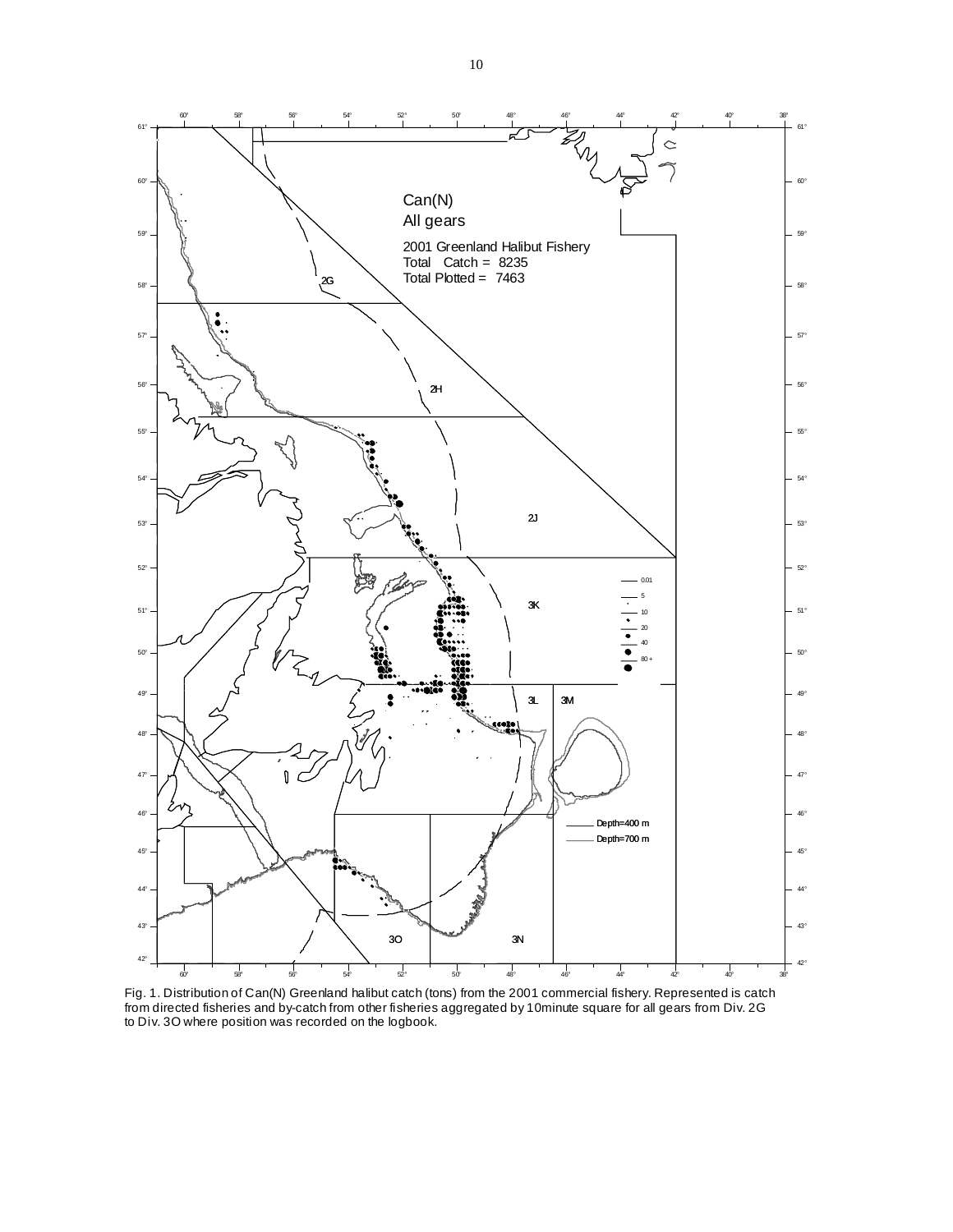

Fig. 2. Distribution of Can(N) Greenland halibut catch (tons) from the 2003 commercial fishery. Represented is catch from directed fisheries and by-catch from other fisheries aggregated by 10minute square for all gears from Div. 2G to Div. 3O where position was recorded on the logbook.Note the closed area for GILLNETs in Div. 3K due to crab bycatch.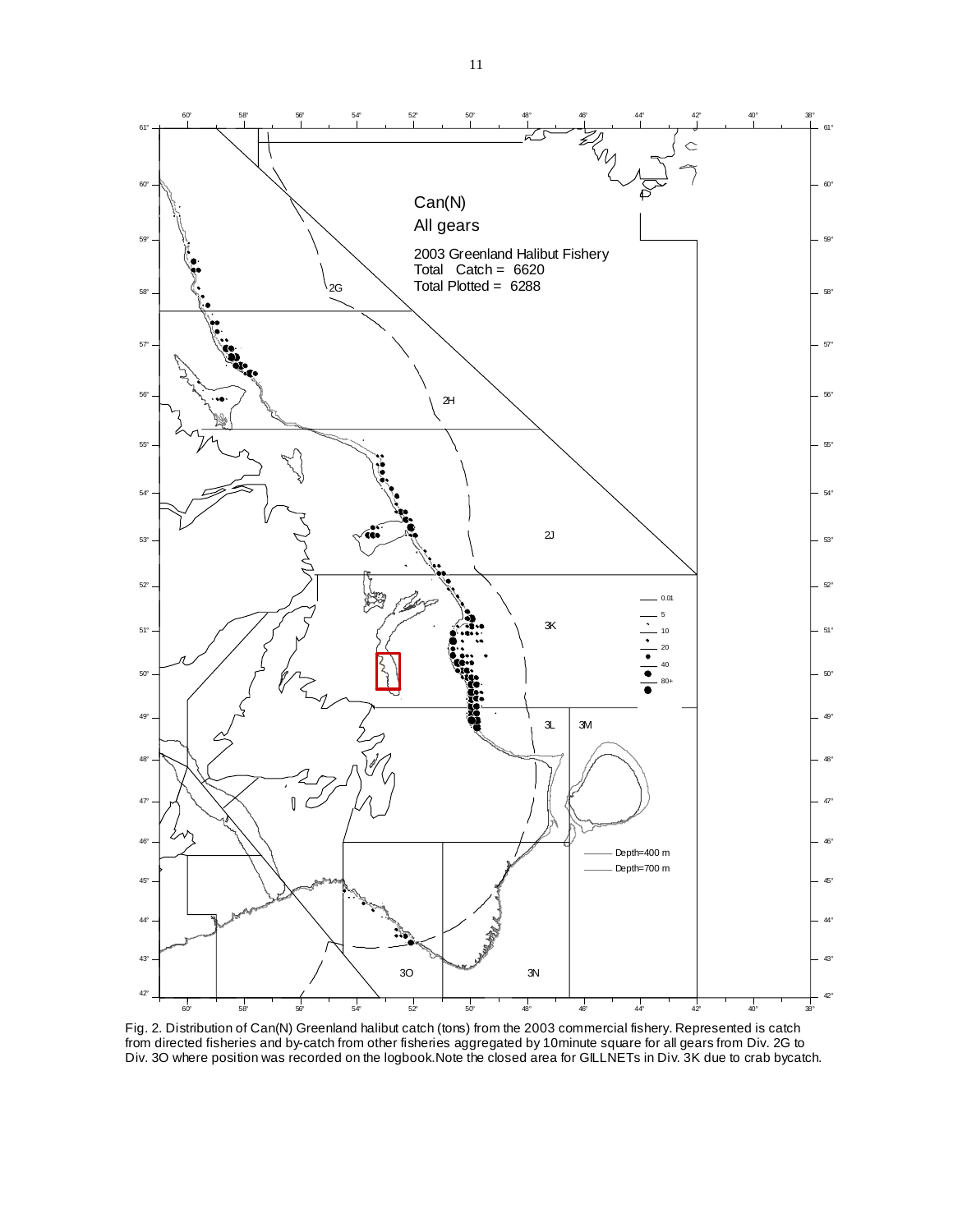

Fig. 3. Distribution of Can(N) Greenland halibut catch (tons) from the 2004 commercial fishery. Represented is catch from directed fisheries and by-catch from other fisheries aggregated by 10minute square for all gears from Div. 2G to Div. 3O where position was recorded on the logbook.Note the closed area for GILLNETs in Div. 3K due to crab bycatch.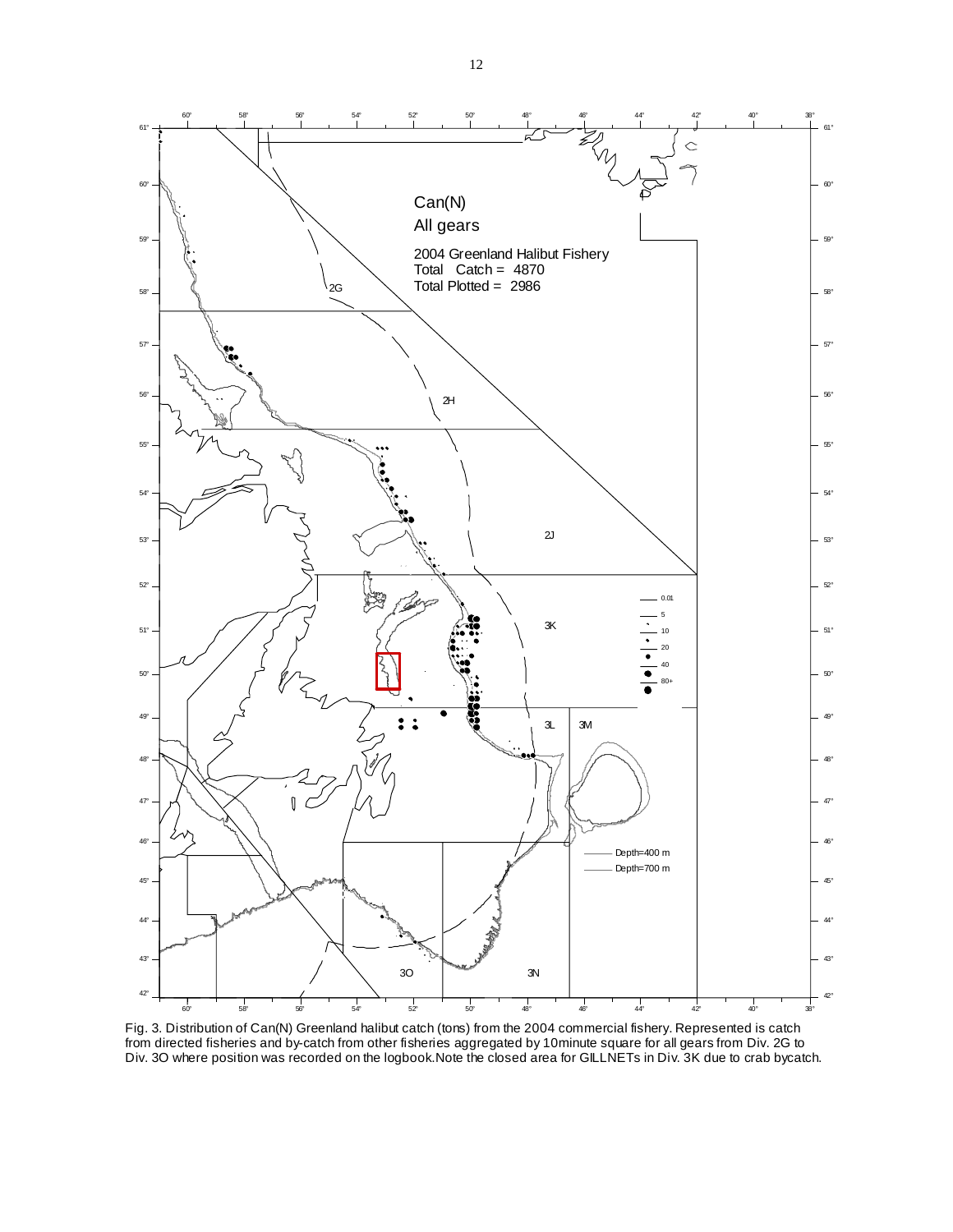

Fig. 4. Distribution of Can(N) Greenland halibut catch (tons) from the 2004 commercial fishery. Represented is LONGLINE, GILLNET (<400 fathoms and >400 fathoms) and OTTER TRAWL from both directed and by-catch fisheries. Data are aggregated by 10-minute square where position information exists. Note the closed area for GILLNETs in Div. 3K due to crab bycatch.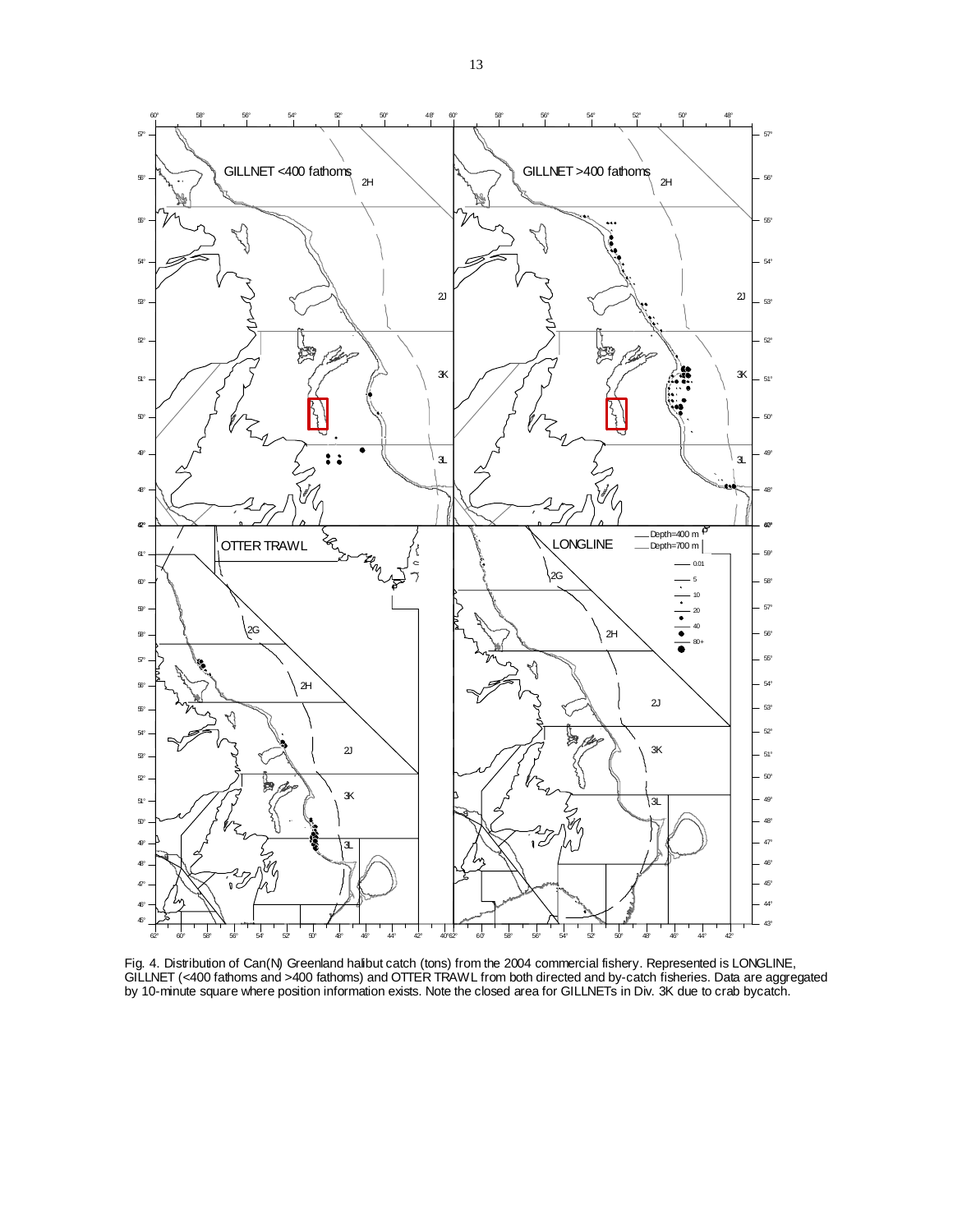

Fig. 5. Distribution of Can(N) Greenland halibut catch (tons) from the 2004 commercial fishery. Represented is GILLNET (>400 fathoms) for various months from both directed fisheries and by-catch fisheries. Data are aggregated by 10-minute square where position information exists. Note the closed area for GILLNETs in Div. 3K due to crab bycatch.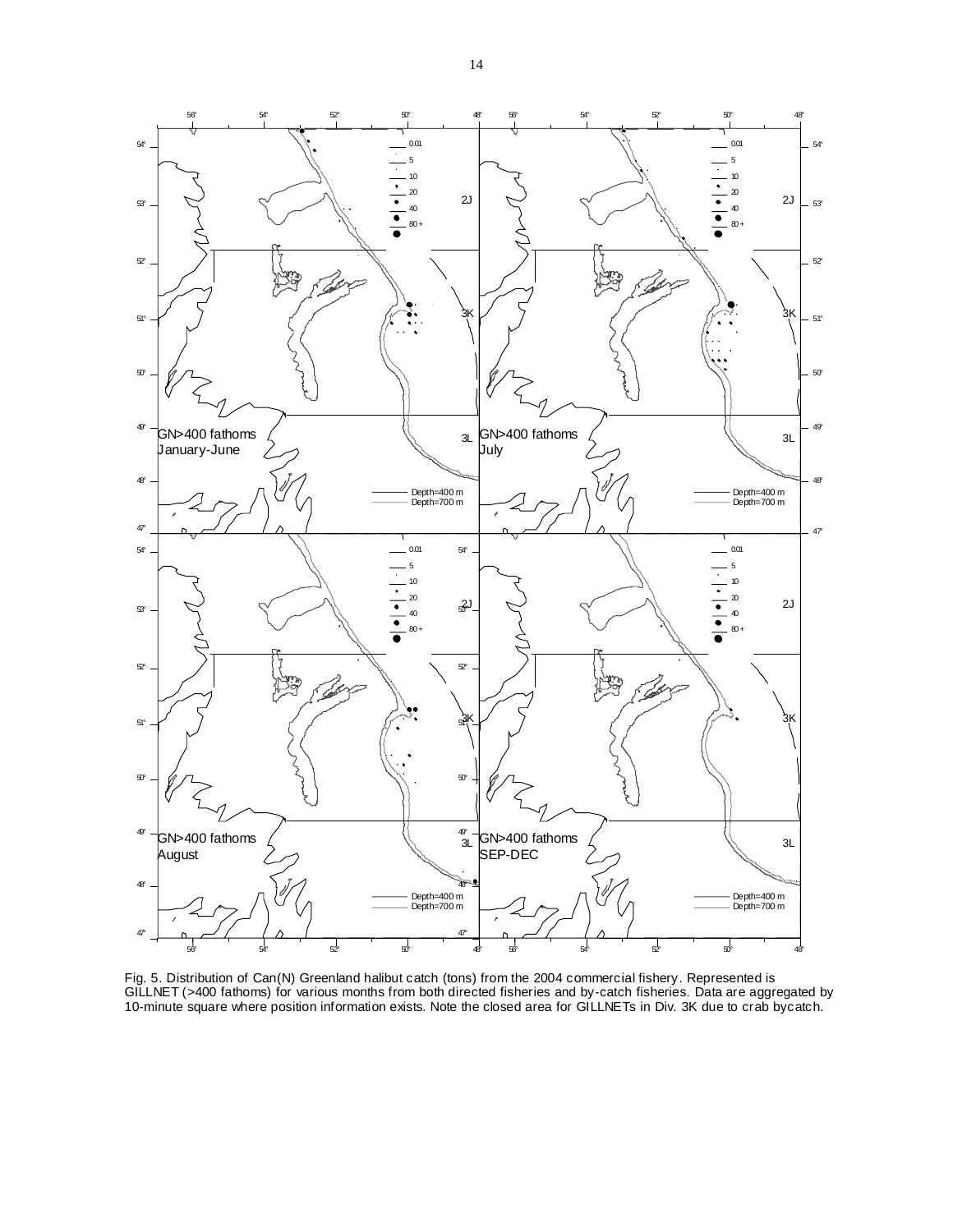

Fig. 6. Distribution of Can(N) Greenland halibut catch (tons) from the 2004 commercial fishery. Represented is OTTER TRAWL catch for various months from directed fisheries and by-catch from other fisheries. The data are aggregated by 10-minute square for Div. 2J3KL where position was recorded on the logbook.